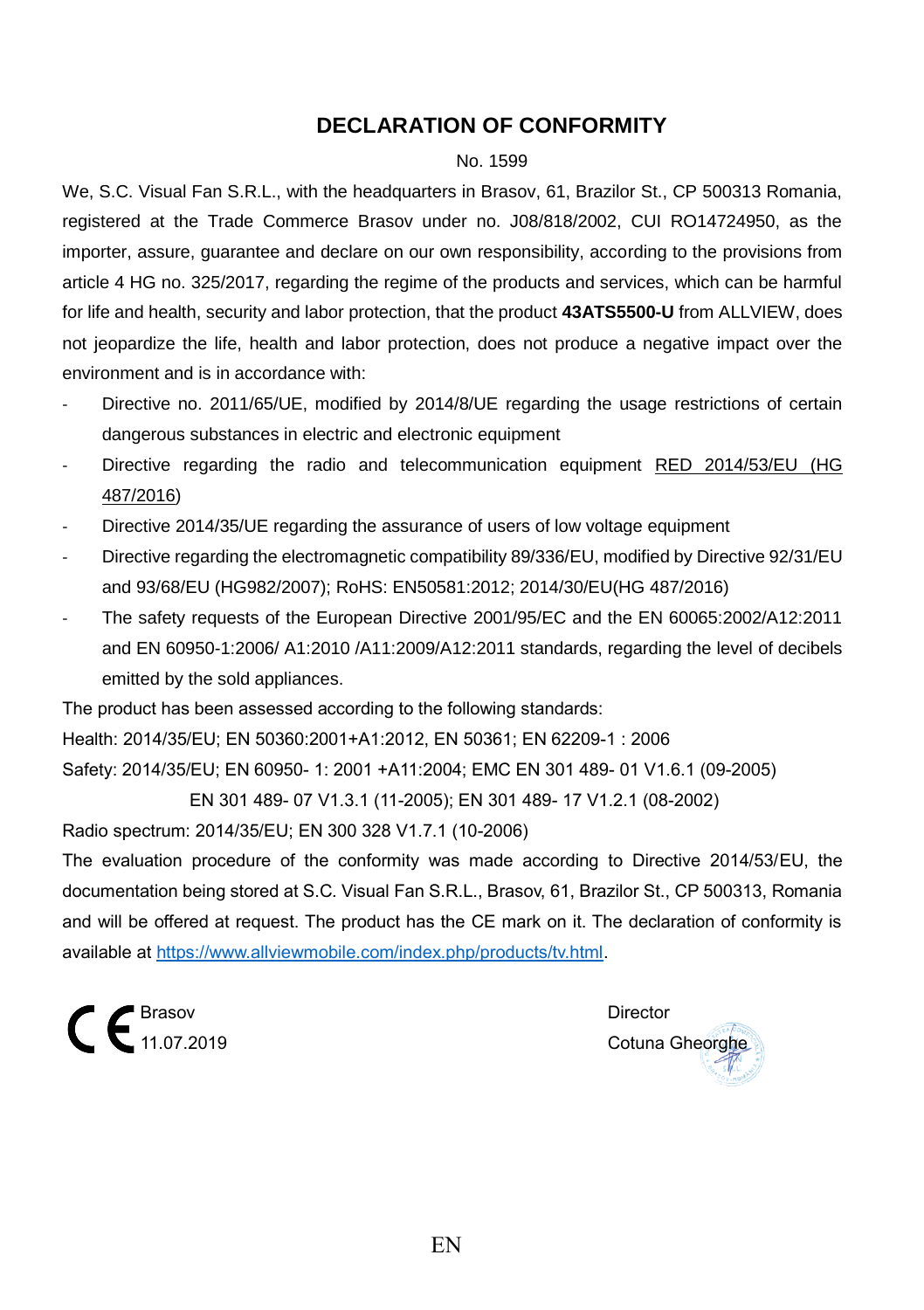## **DECLARATIE DE CONFORMITATE**

#### No 1599

Noi,S.C.Visual Fan S.R.L, cu sediul social in Brasov, Str. Brazilor nr.61, CP 500313 Romania, inregistrata la Reg. Com. Brasov sub nr. J08/818/2002, CUI RO14724950, in calitate de importator, asiguram, garantam si declaram pe proprie raspundere, conform prevederilor art. 4 HG nr. 325/2017 privind regimul produselor si serviciilor, care pot pune in pericol viata si sanatatea, securitatea si protectia muncii, ca produsul **43ATS5500-U** marca ALLVIEW, nu pune în pericol viata, sanatatea, securitatea muncii, nu produce impact negativ asupra mediului si este in conformitate cu:

- Directiva nr. 2011/65/UE modificata de 2014/8/UE privind restrictiile de utilizare a anumitor substante periculoase in echipamentele electrice si electronice.

-Directiva privind echipamente radio si de telecomunicatii RED 2014/53/EU (HG 487/2016)

- [Directiva 2014/35/UE](https://www.legisplus.ro/Intralegis6/oficiale/afis.php?f=179242&diez=A28&link=0) privind asigurarea utilizatorilor de echipamente de joasa tensiune

- Directiva cu privire la compatibilitatea electromagnetica 89/336/EU, modificate de Directiva 92/31/EU si 93/68/EU (HG982/2007); RoHS: EN50581:2012; 2014/30/EU(HG 487/2016)

 -Cerintele de siguranta ale Directivei Europene 2001/95/EC si a standardelor EN 60065:2002/A12:2011 si EN 60950-1:2006/ A1:2010 /A11:2009/A12:2011, referitor la nivelul de decibeli emis de aparatele comercializate.

Produsul a fost evaluat conform urmatoarelor standarde:

-Sanatate: 2014/35/EU;EN 50360:2001+A1:2012, EN 50361; EN 62209-1 : 2006 -Siguranta: 2014/35/EU; EN 60950- 1 : 2001 +A11:2004; EMC EN 301 489- 01 V1.6.1 (09-2005) EN 301 489- 07 V1.3.1 (11-2005); EN 301 489- 17 V1.2.1 (08-2002)

-Spectru radio: 2014/35/EU; EN 300 328 V1.7.1 (10-2006)

Procedura de evaluare a conformitatii a fost efectuata in conformitate cu Directiva 2014/53/EU, documentatia fiind depozitata la S.C. Visual Fan S.R.L., Brasov str. Brazilor nr.61, CP 500313, Romania si va fi pusa la dispozitie la cerere. Produsul are aplicat marcajul CE.

Declaratia de conformitate este disponibila la adresa *<https://www.allview.ro/produse/televizoare.html>*.

 $\mathsf{C} \in \mathsf{B}^{\text{Brasov}}$  Director

Cotuna Gheorghe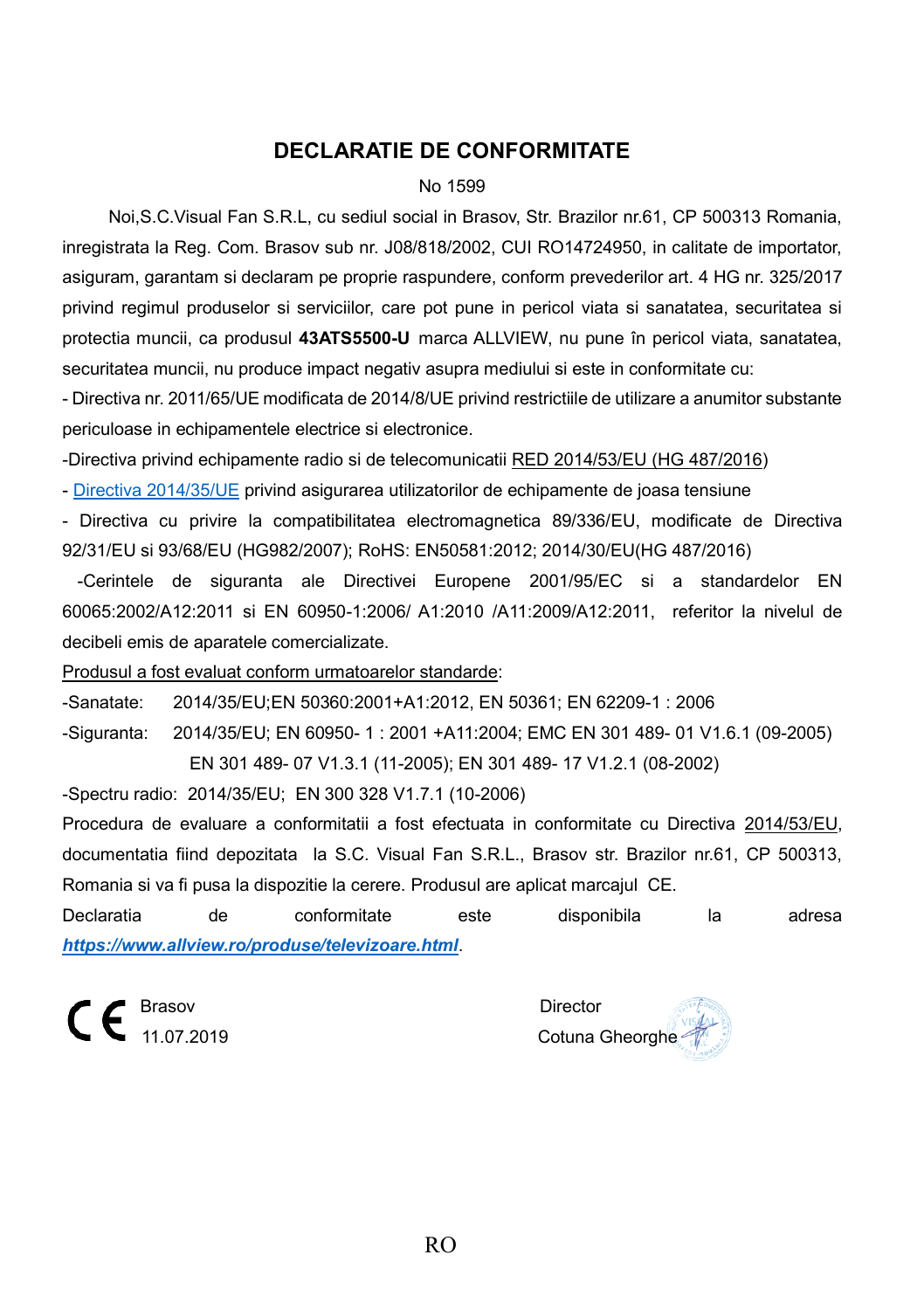## **VASTAVUSDEKLARATSIOON**

#### No. 1599

Meie ettevõte, Visual Fan S.R.L., mille peakorter asub Brasovis, 61, Brazilor St., CP 500313 Rumeenia, registreerimisnumbriga Brasov, nr. J08 / 818/2002, CUI RO14724950, importijana, tagab ja deklareerib omal vastutusel vastavalt artiklile 4 HG nr. 325/2017, mis puudutab toodete ja teenuste korda, mis võib olla elu ja tervise, turvalisuse ja töökaitse seisukohast kahjuliku mõjuga, et ALLVIEWi toode **43ATS5500-U** ei ohusta elu, tervist ega töökaitset, ei avalda keskkonnale negatiivset mõju ja on kooskõlas:

- Direktiiv 2011/65/UE, mis sätestab ohtlike ainete kasutamist elektri- ning elektroonikaseadmetes.
- Direktiiv RED 2014/53/EU (HG 487/2016), mis määrab nõuded raadio- ja telekommunikatsiooniseadmetele.
- Direktiiv 2014/35/UE madalpingeseadmete kasutamise kohta.
- Direktiiv 89/336/EU, modifikatsiooniga 92/31/EU si 93/68/EU (HG982/2007); RoHS Directive: EN50581:2012; 2014/30/EU(HG 487/2016)
- Direktiivide 2001/95/EC,EN 60065:2002/A12:2011 ja EN 60950-1:2006/ A1:2010 /A11:2009/A12:2011 standardid, mis sätestavad kaubanduslike toodete detsibellide piirmäära.

Toode vastab alljärgnevatele standarditele:

Tervis: 2014/35/EU; EN 50360:2001+A1:2012, EN 50361; EN 62209-1 : 2006

Ohutus: 2014/35/EU; EN 60950- 1: 2001 +A11:2004; EMC EN 301 489- 01 V1.6.1 (09-2005)

EN 301 489- 07 V1.3.1 (11-2005); EN 301 489- 17 V1.2.1 (08-2002)

Raadiosagedus: 2014/35/EU; EN 300 328 V1.7.1 (10-2006)

Nõuetele vastavuse hindamine on teostatud vastavalt 1999/5/EU Direktiivile (Annex II: HG nr. 88/2003) ning dokumentatsioon asub aadressil S.C. Visual Fan S.R.L., Brasov , 61st Brazilor Street, post code 500313, Rumeenia. Tootele on omistatud CE-märgis. Vastavusdeklaratsioon on leitav veebilehelt [https://www.allviewmobile.com/index.php/products/tv.html.](https://www.allviewmobile.com/index.php/products/tv.html)

 $\epsilon$   $\epsilon$ <sup>Brasov</sup> Director Director Director

Cotuna Gheorghe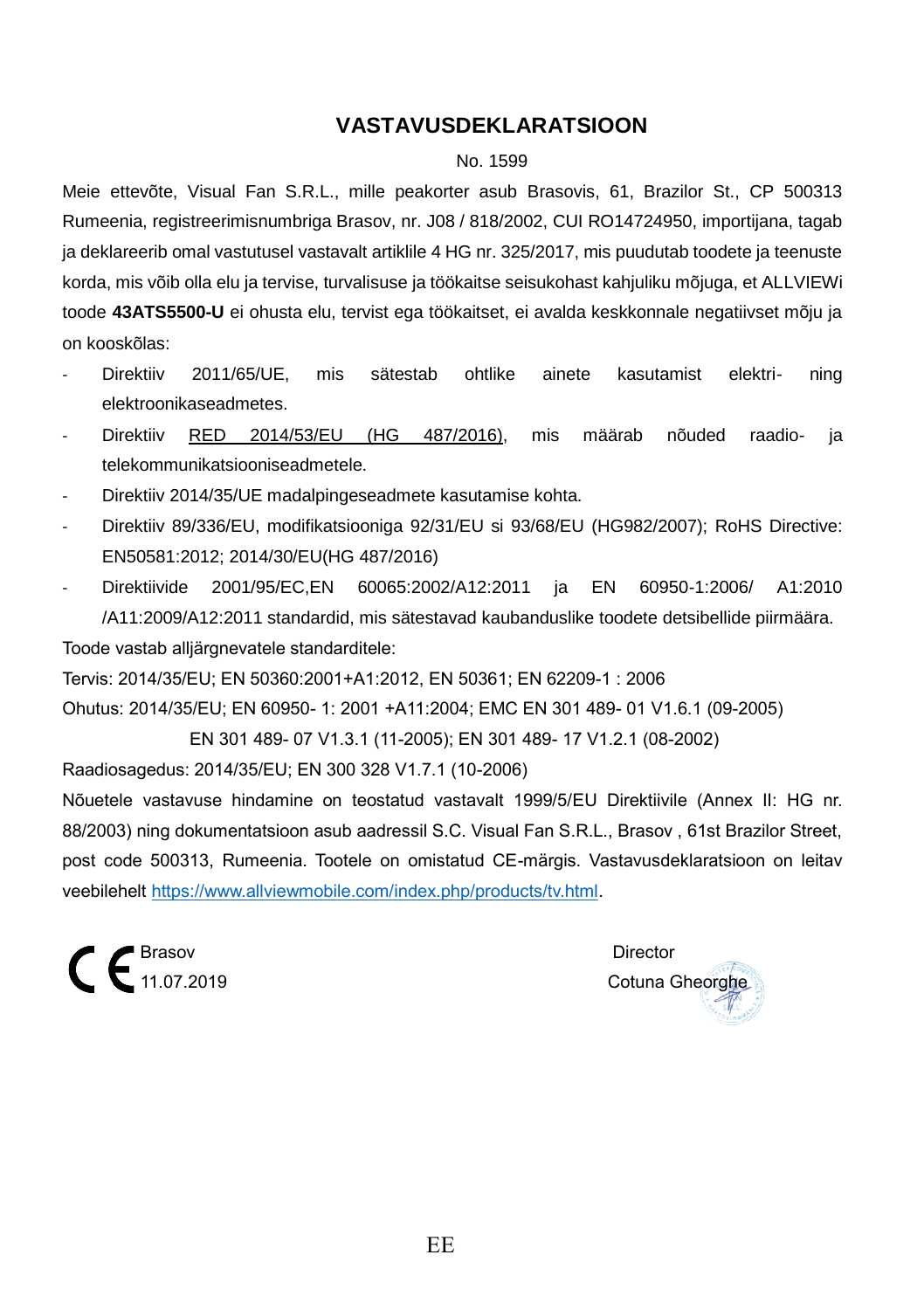# **MEGFELELŐSÉGI NYILATKOZAT**

#### No. 1599

Az S.C. Visual Fan S.R.L., (székhely Brassó, Brazilor u 61, 500314 Románia, cégbejegyzés szám J08/818/2002, CUI RO14724950) mint importőr, egyedül, saját felelősségére kijelenti,

a 4 HG no. 325/2017 előírásainak megfelelően, hogy a **43ATS5500-U** modell megnevezésű ALLVIEW termék, nem veszélyes az emberi életre, egészségre, és megfelel az alábbi szabályozásoknak:

- 2011/65/UE számú direktíva, 2014/8/UE számú módosítása, műszaki cikkek gyártásánál veszélyes anyag felhasználásának korlátozása
- Rádió és telekommunikációs eszközöket érintő direktíva RED 2014/53/EU (HG 487/2016)
- 2014/35/UE direktíva felhasználói biztonság, alacsony feszültségű készüléknél
- elektromágneses kompatibilitásról szóló 89/336/EU irányelv, módosítva a 92/31 / EU és 93/68 / EU (HG982/2007); RoHS irányelv: EN50581: 2012 2014/30/EU (HG 487/2016)
- A 2001/95/EC és az EN 60065:2002/A12:2011 valamint az EN 60950-1:2006/ A1:2010 /A11:2009/A12:2011 európai direktívák biztonsági követelményei, a termék kibocsájtott deicbel szintjére vonatkozóan
- A termek a következő sztenderdek szerint volt értékelve:
- Egészség: 2014/35/EU; EN 50360:2001+A1:2012, EN 50361; EN 62209-1 : 2006
- Biztonság: 2014/35/EU; EN 60950- 1: 2001 +A11:2004; EMC EN 301 489- 01 V1.6.1 (09-2005)
	- EN 301 489- 07 V1.3.1 (11-2005); EN 301 489- 17 V1.2.1 (08-2002)
- Rádió spektrum: 2014/35/EU; EN 300 328 V1.7.1 (10-2006)
- A megfelelőségi nyilatkozat értékelési eljárása a 2014/53/EU direktíva alapján zajlott. A vonatkozó dokumentumok az alábbi címen találhatóak, és kérésre megtekinthetőek: S.C. Visual Fan S.R.L., Brassó, 61, Brazilor St., CP 500313, Románia. A termék CE megfelelőségi jelöléssel van ellátva. E nyilatkozatot megalapozó műszaki dokumentáció elérhető az alábbi honlapon [https://www.allviewmobile.com/index.php/products/tv.html.](https://www.allviewmobile.com/index.php/products/tv.html)

 $\mathcal{L}$   $\boldsymbol{\epsilon}$  Brasov Director Director

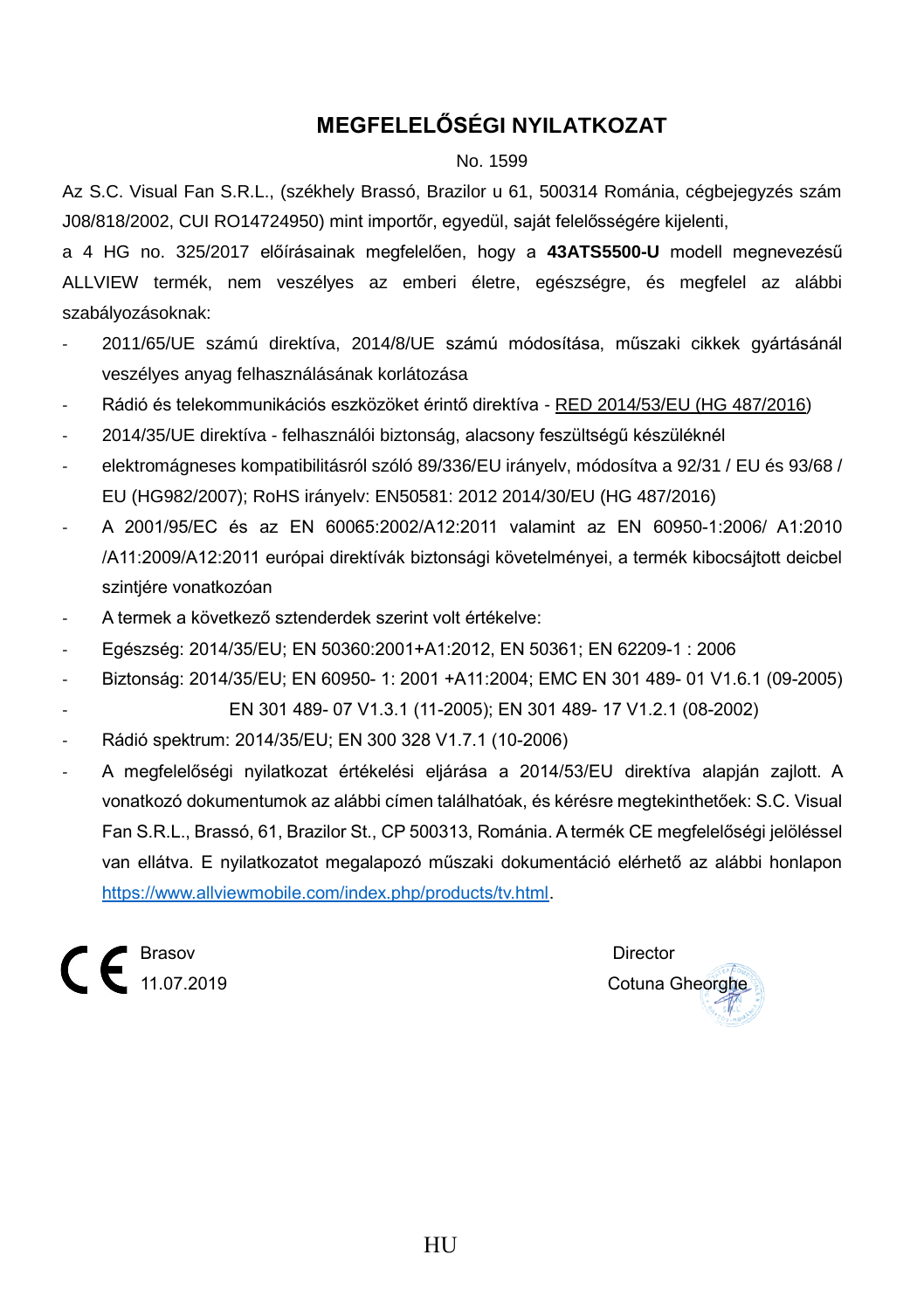## **ATITIKTIES DEKLARACIJA**

#### NR. 1599

Mes, "S.C. Visual Fan S.R.L." įmonė, kuri įsikūrusi adresu Brasov, 61, Brazilor St., pašto kodas – 500313, Rumunija (Romania)), registruota Brasovo prekybos registre pagal nr. J08/818/2002, CUI RO14724950, kaip importuotoja užtikriname, garantuojame ir pripažįstame savo atsakomybę laikantis Str. 4 HG, Nr. 325/2017 dėl produktų ir paslaugų režimo, kuris gali kelti pavojų gyvybei ir sveikatai, saugumui ir darbo saugai, kad ALLVIEW gaminys **43ATS5500-U** nekelia pavojaus gyvybei ir sveikatai, taip pat darbo saugai, nekelia neigiamo poveikio aplinkai ir atitinka:

- 2011/65/ES direktyvą, pataisytą direktyvoje 2014/8/ES, dėl tam tikrų pavojingų medžiagų naudojimo elektros ir elektroninėje įrangoje apribojimo;
- direktyvą dėl radijo ir radijo ryšio ir telekomunikacijų įrenginių RED 2014/53/EEC (HG 487/2016);
- direktyvą 2014/35/UE dėl žemų įtampų įrenginių vartotojams draudimo;
- direktyvą dėl elektromagnetinio suderinamumo 89/336/EEC, pataisytą direktyvoje 92/31/EEC ir 93/68/EEC (HG982/2007); RoHS direktyvą: EN50581:2012; 2014/30/ES (HG 487/2016);
- Europos direktyvos saugos reikalavimus 2001/95/EB ir EN 60065:2002/A12:2011 ir EN 60950- 1:2006 / A1:2010 / A11:2009 / A12:2011 standartus dėl komercinių įrenginių decibelų lygio apribojimų.

Gaminys įvertintas laikantis šių standartų:

sveikatos: 2014/35/EU; EN 50360:2001+A1:2012, EN 50361; EN 62209-1 : 2006;

saugos: 2014/35/EU; EN 60950- 1: 2001 +A11:2004; EMC EN 301 489- 01 V1.6.1 (09-2005);

EN 301 489- 07 V1.3.1 (11-2005); EN 301 489- 17 V1.2.1 (08-2002);

radijo dažnių: 2014/35/EU; EN 300 328 V1.7.1 (10-2006).

Atitikties įvertinimo procedūra buvo atlikta laikantis direktyvos 2014/53/EEC, dokumentai, saugomi "S.C. Visual Fan S.R.L." įmonėje (Brasov, 61, Brazilor St., pašto kodas – 500313, Rumunija (Romania)), bus parengti pareikalavus. Gaminiui taikomas CE ženklinimas. Atitikties deklaracija yra tinklalapyje [https://www.allviewmobile.com/index.php/products/tv.html.](https://www.allviewmobile.com/index.php/products/tv.html)

E Brasovas Direktorius<br>
2019-07-11 Cotuna Ghe

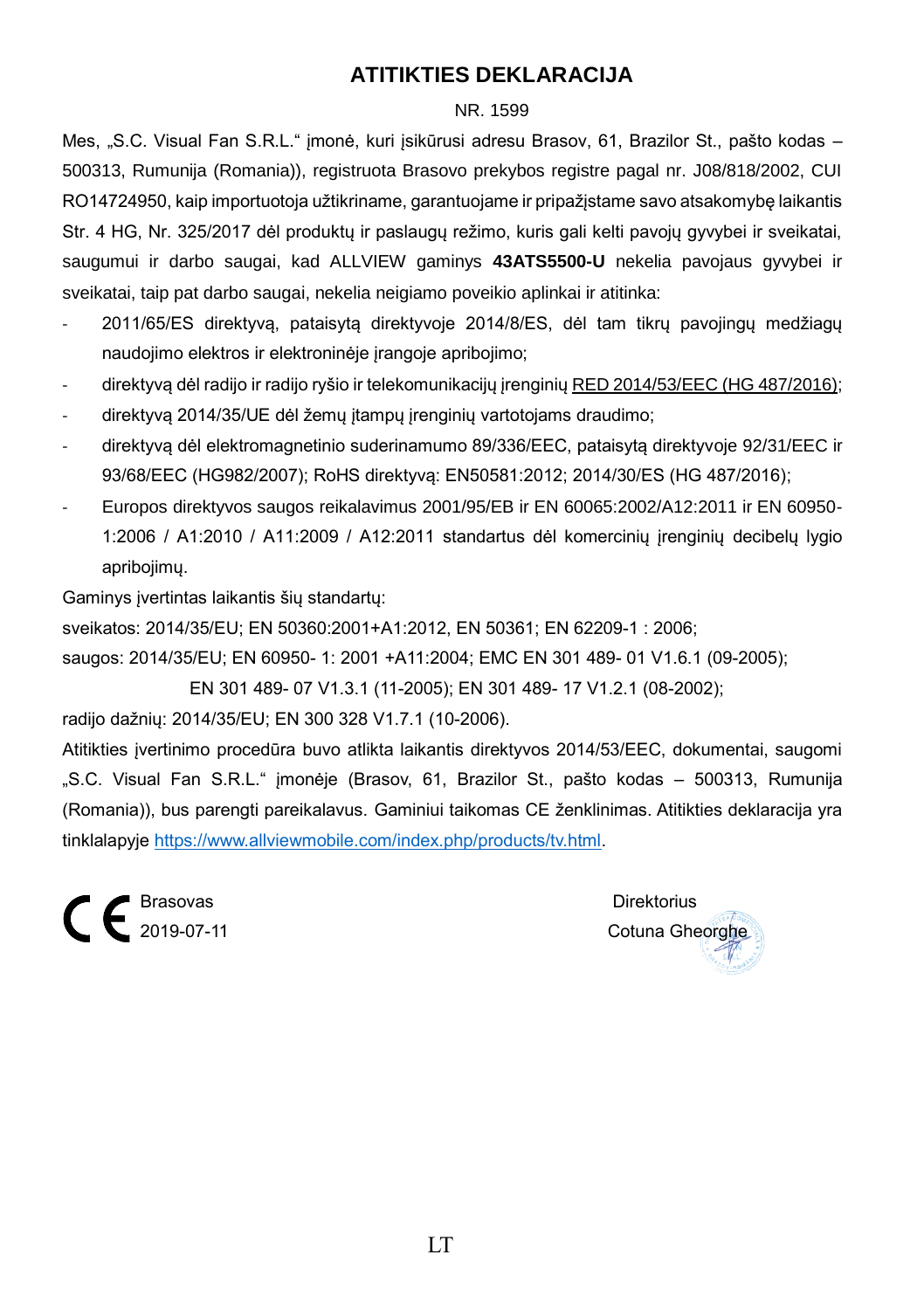## **PAZIŅOJUMS PAR ATBILSTĪBU**

#### Nr. 1599

Mēs, uzņēmums S.C. Visual Fan S.R.L. ar galveno biroju Brasovā, 61 Brazilor St., CP 500313 Rumānijā, kas ir reģistrēts Brasovas uzņēmumu reģistrā ar numuru J08/818/2002, CUI RO14724950, kā importētājs apliecinām, garantējam un paziņojam par savu atbildību saskaņā ar 4 HG panta nr. 325/2017 noteikumiem attiecībā uz produktu un pakalpojumu režīmiem, kas var kaitēt dzīvībai un veselībai, drošībai un darbinieku aizsardzībai, ka ALLVIEW produkts **43ATS5500-U** neapdraud dzīvību, veselību un darbinieku drošību, nerada negatīvu ietekmi uz apkārtējo vidi un atbilst:

- direktīvai nr. 2011/65/ES, ko mainīja direktīva 2014/8/ES, attiecībā uz noteiktu bīstamu vielu lietojumu elektriskajā un elektroniskajā aprīkojumā;
- direktīvai par radio un telekomunikāciju aprīkojumu RED 2014/53/EEK (HG 487/2016);
- direktīvai 2014/35/ES par zema sprieguma aprīkojuma lietotāju drošību;
- direktīvai par elektromagnētisko saderību 89/336/EEK, ko mainīja direktīva 92/31/EEK un 93/68/EEK (HG982/2007); RoHS: EN50581:2012; 2014/30/ES (HG 487/2016);
- Eiropas direktīvas 2001/95/EK un EN 60065:2002/A12:2011 drošības prasībām un EN 60950- 1:2006/A1:2010/A11:2009/A12:2011 standartiem attiecībā uz pārdoto iekārtu izdotās skaņas decibelu līmeni.

Produkts ir novērtēts atbilstoši šiem standartiem:

Veselība: 2014/35/ES; EN 50360:2001+A1:2012, EN 50361; EN 62209-1 : 2006

Drošība: 2014/35/ES; EN 60950- 1: 2001 +A11:2004; EMC EN 301 489- 01 V1.6.1 (09-2005)

EN 301 489- 07 V1.3.1 (11-2005); EN 301 489- 17 V1.2.1 (08-2002)

Radio viļņu spektrs: 2014/35/ES; EN 300 328 V1.7.1 (10-2006)

Atbilstības novērtēšanas procedūra tika veikta saskaņā ar direktīvu 2014/53/EEK, šī dokumentācija tiek uzglabāta S.C. Visual Fan S.R.L., Brasovā, 61 Brazilor St., CP 500313, Rumānijā, un ir pieejama pēc pieprasījuma. Produkts ir apzīmēts ar zīmi CE. Paziņojums par atbilstību ir pieejams vietnē [https://www.allviewmobile.com/index.php/products/tv.html.](https://www.allviewmobile.com/index.php/products/tv.html)

 $\mathsf{C}\in \mathsf{B}^{\text{Brasova}}$  Direktors Direktors Direktors Direktors Direktors Direktors Direktors Direktors Direktors Direktors Direktors Direktors Direktors Direktors Direktors Direktors Direktors Direktors Direktors Direkto

Cotuna Gheorghe